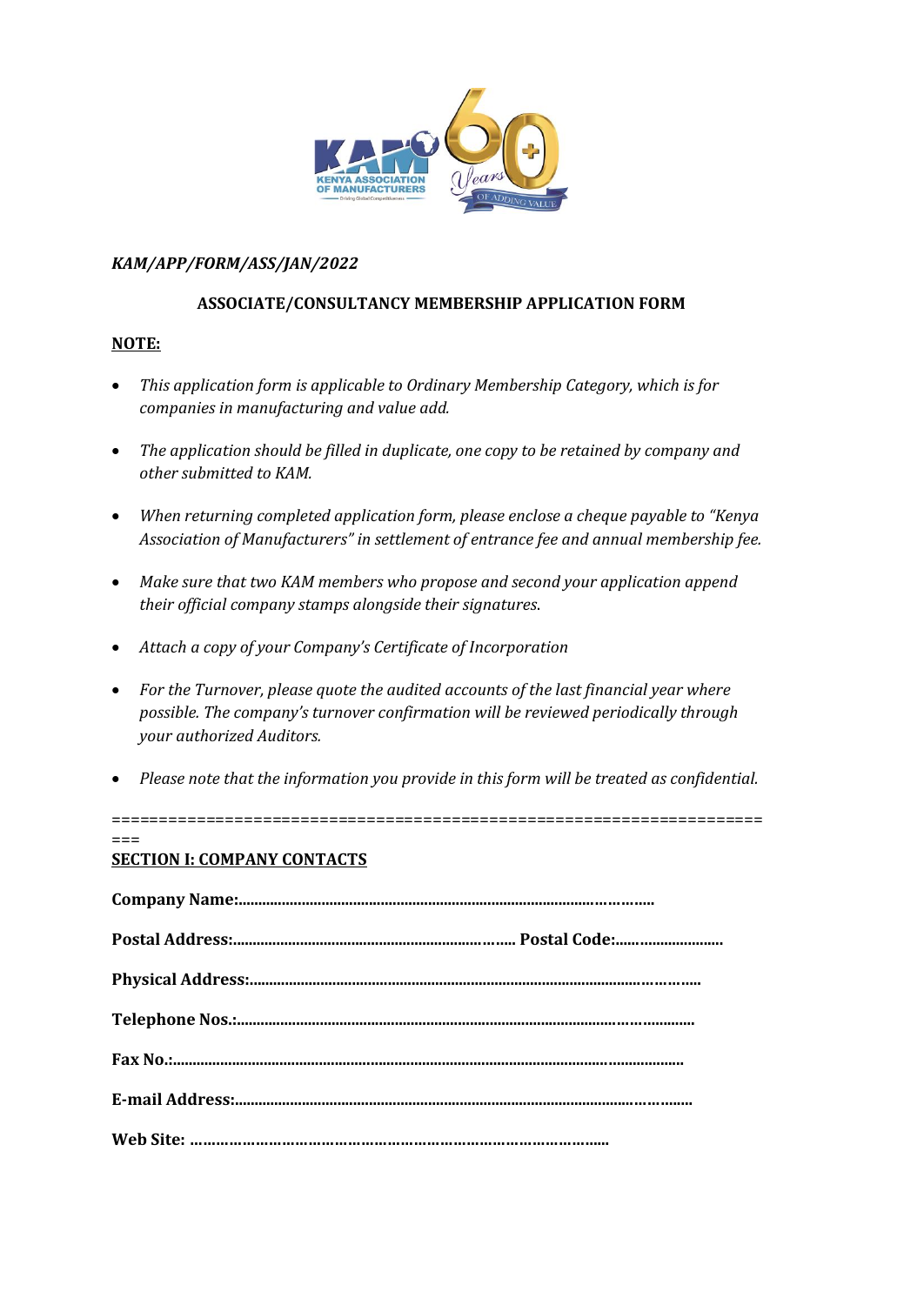## **SECTION II: COMPANY DETAILS**

- 1. Nature of Business:.....................................................................……............…………...
- 2. Physical Location:.............……………………………....……………………………....

# .........................................................................................................……..........................

# 3. Principal products and their brand names:

|                 | <b>Service Name</b> | Tariff Code (H.S) | <b>Brand Name</b> |
|-----------------|---------------------|-------------------|-------------------|
|                 |                     |                   |                   |
| ົ<br><u>L</u> . |                     |                   |                   |
| ി<br>.ა.        |                     |                   |                   |
| 4.              |                     |                   |                   |
| 5.              |                     |                   |                   |

- 4. Which year was the business established:……………....................................………………
- 5. Type of Ownership (a) Limited Company, Private/Public…………………………… (b) Partnership…………………………………………………..
- 6. Full names and Nationality of the company Director/Partner at the date of this application

|         | <b>Full names</b> | Nationality |
|---------|-------------------|-------------|
| π.      |                   |             |
| ◠<br>Ζ. |                   |             |
| ി<br>3. |                   |             |
| 4.      |                   |             |
| ວ.      |                   |             |

7. Names and contacts of the Managers

|                                   | <b>Name</b> | Email | Direct Phone/<br>Cell |
|-----------------------------------|-------------|-------|-----------------------|
| <b>Chief Executive</b>            |             |       |                       |
| <b>Finance Director</b>           |             |       |                       |
| <b>Production Manager</b>         |             |       |                       |
| <b>Export Manager</b>             |             |       |                       |
| Marketing Manager                 |             |       |                       |
| Corporate Affairs<br>Manager      |             |       |                       |
| <b>Human Resources</b><br>Manager |             |       |                       |
| <b>Administration Manager</b>     |             |       |                       |
| <b>Others</b>                     |             |       |                       |

## 8. Total capital invested:

- (a) Share capital:................................…………………….......................…...........
- (b) Loan capital:.........................................................…………………….............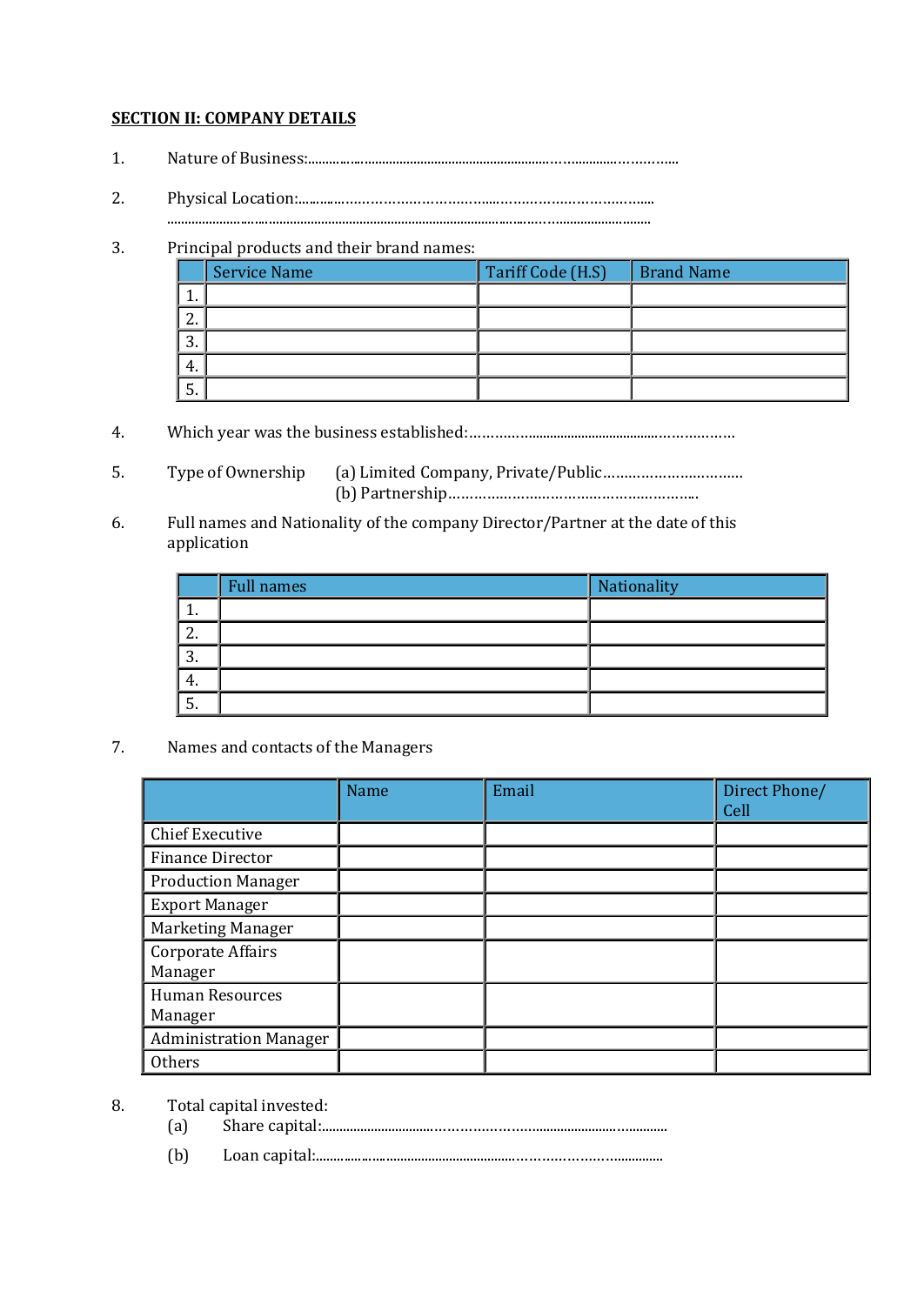| 10. | Number of Employee |  |
|-----|--------------------|--|
|     |                    |  |

## 11. **Structure of Annual Membership Fee**

Annual membership fee is based on company's turnover as follows:

| <b>Annual Turnover</b> | <b>Annual Subs</b><br><b>Fee VAT</b><br><b>Inclusive (Ksh.)</b> | <b>New Members Entrance</b><br><b>Fees</b> | <b>Total Payable</b><br>by New<br>members |
|------------------------|-----------------------------------------------------------------|--------------------------------------------|-------------------------------------------|
| 1                      | 2                                                               | 3                                          | 4                                         |
| Below 20 Million       | 26,796.00                                                       | 14,036.00                                  | 40,832.00                                 |
| 20-50 Million          | 40,194.00                                                       | 21,054.00                                  | 61,248.00                                 |
| 51-100 Million         | 60,291.00                                                       | 31,581.00                                  | 91,872.00                                 |
| 101-250 Million        | 100,485.00                                                      | 52,635.00                                  | 153,120.00                                |
| 251-500 Million        | 159,726.08                                                      | 83,666.04                                  | 243,392.13                                |
| 501-1 Billion          | 207,669.00                                                      | 108,779.00                                 | 316,448.00                                |
| 1-3 Billion            | 308,154.00                                                      | 161,414.00                                 | 469,568.00                                |
| 3-5 Billion            | 335,790.42                                                      | 175,890.22                                 | 511,680.64                                |
| 5-10 Billion           | 401,940.00                                                      | 210,540.00                                 | 612,480.00                                |
| Over 10 Billion        | 468,930.00                                                      | 245,630.00                                 | 714,560.00                                |

- New members joining after mid-year are required to pay a prorated Annual Fee depending on joining month of the calendar year as indicated in column (2), an Entrance Fee as indicated in column (3).
- The Entrance Fee indicated in column (3) is a one-off payment i.e. at the time of joining the Association.
- Please Tick  $[\sqrt{\ }]$  the amount you are to pay according to column (4) in Table 1.

| (a) | Ksh. 40,832.00  |                               |
|-----|-----------------|-------------------------------|
| (b) | Ksh. 61,248.00  |                               |
| (c) | Ksh. 91,872.00  | $\blacksquare$                |
| (d) | Ksh. 153,120.00 | $\blacksquare$                |
| (e) | Ksh. 243,392.13 |                               |
| (f) | Ksh. 316,448.00 | $\mathsf{L}$                  |
| (g) | Ksh. 469,568.00 | $\big)$                       |
| (h) | Ksh. 511,680.64 | $\overline{\phantom{a}}$<br>L |
| (i) | Ksh. 612,480.00 | $\mathsf{L}$                  |
| (i) | Ksh. 714,560.00 |                               |
|     |                 |                               |

• In the second year after joining, members will only be required to pay the annual subscription fee indicated in column (2) of Table 1 or as may be determined by the Executive Committee as per clause 16 of the Memorandum & Articles of Association.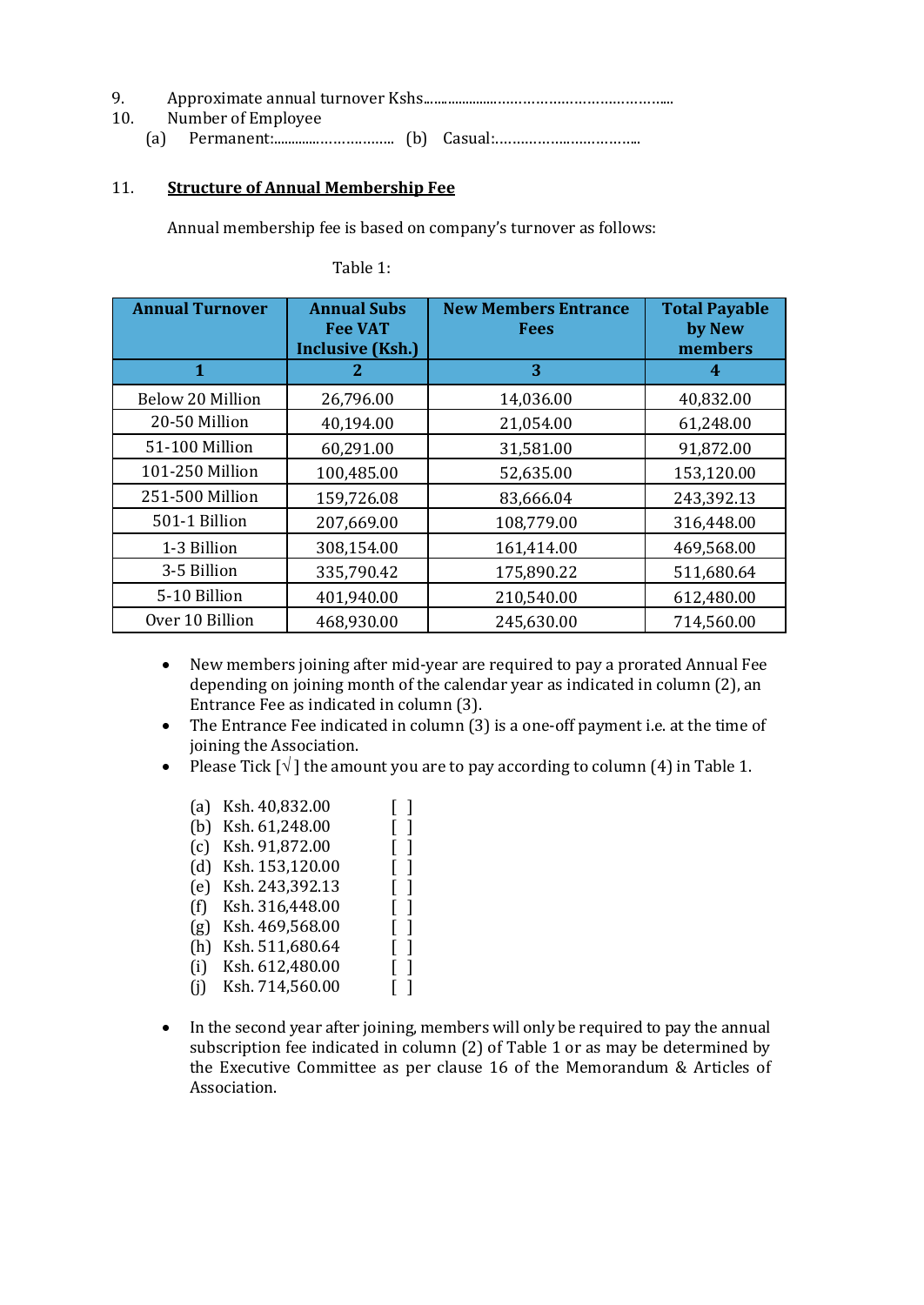We confirm that the Company's turnover for the previous year is as indicated above

Sign …………………………… Stamp ……………………………………….

## **SECTION III: EXPECTATIONS**

What are your expectations from KAM? ………………………………………………………………..

………………………………………………………………………………………………………......

#### **SECTION IV**

| 12 <sub>1</sub> | Proposer: |                 |
|-----------------|-----------|-----------------|
|                 |           |                 |
|                 |           | (Company stamp) |

## 13. **Seconder:**

| (Company stamp) |
|-----------------|

#### ==================================================================

#### **CHECKLIST:**

Ensure the following is done before submitting the form:

|    | Item                                                                                                   | <b>Please</b><br><b>Tick</b><br>$(\sqrt{2})$ |
|----|--------------------------------------------------------------------------------------------------------|----------------------------------------------|
| 1. | Sections I & III of form completed                                                                     |                                              |
| 2. | Auditor's confirmation of turnover                                                                     |                                              |
| 3. | Form signed and stamped by Proposer and Seconder both KAM Members (Section IV)                         |                                              |
| 4. | Appropriate cheque for both annual subscription and entrance fees attached as per<br>Section II No. 11 |                                              |
| 5. | Copy of certificate of incorporation attached                                                          |                                              |
|    | Copy of company's PIN Certificate                                                                      |                                              |

### **DECLARATION**

| I hereby declare that the information given above is complete and correct. <sup>1</sup> |  |
|-----------------------------------------------------------------------------------------|--|
|                                                                                         |  |
|                                                                                         |  |

## **Signature:.....................…….........................Date:.............................................................**

*For and on behalf of our company I am applying for membership in Kenya Association of Manufacturers (KAM) and agree to be bound by its memorandum and articles of association and any rules thereunder, which are now or* 

**<sup>1</sup> Please note that information in Section I and section II (Nos. 1-3) will be used for KAM Web site and Directory, the rest is only for KAM Confidential Database.**